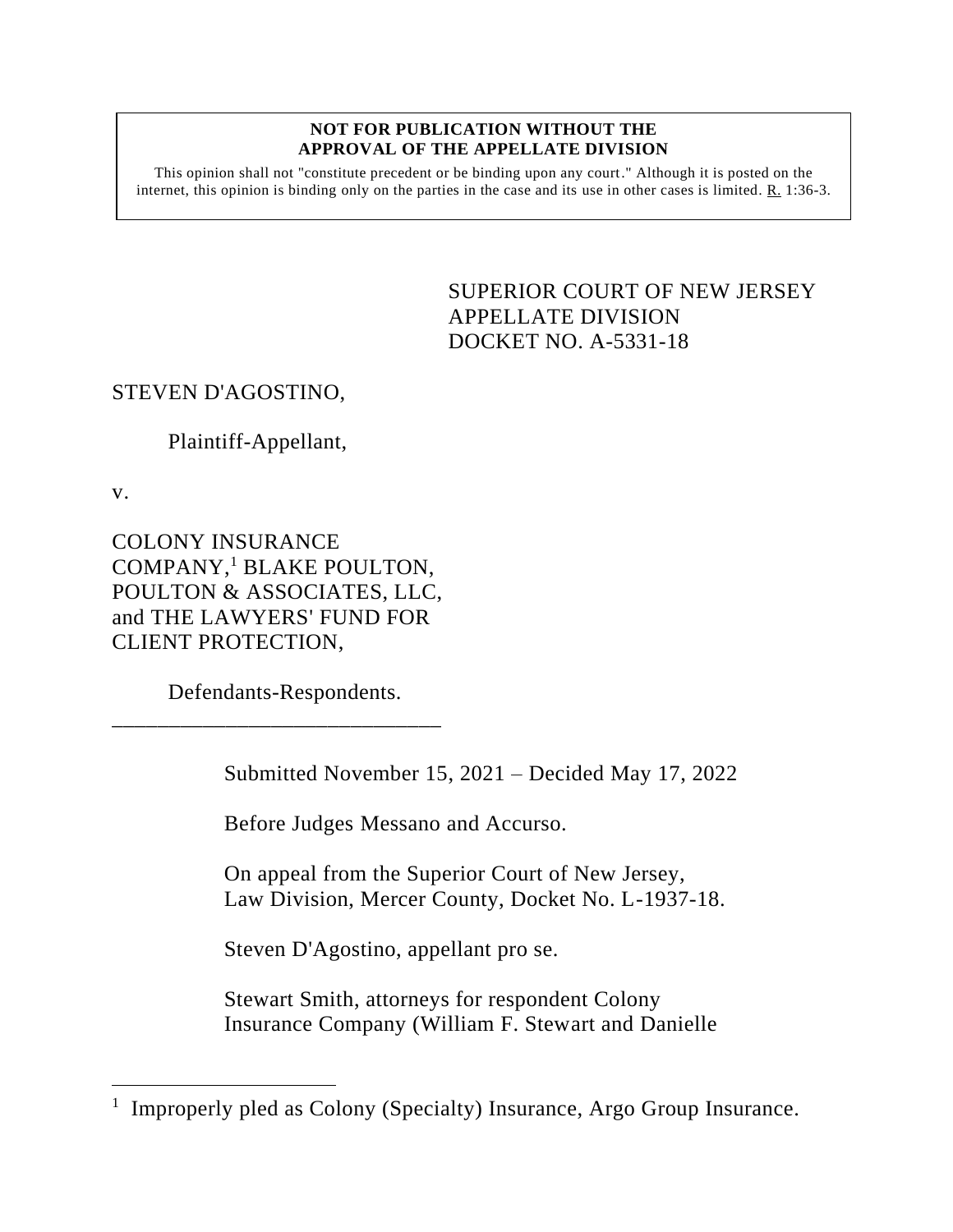A. Willard, of counsel and on the brief; Nancy E. Zangrilli, on the brief).

Schenck, Price, Smith & King, LLP, attorneys for respondents Blake Poulton and Poulton & Associates, LLC (Jeffrey T. LaRosa, of counsel and on the brief; Franklin Barbosa, Jr., on the brief).

## PER CURIAM

Plaintiff Steven D'Agostino appeals from trial court orders dismissing his complaint against defendants Colony Insurance Company, Blake Poulton, and Poulton & Associates, LLC under  $Rule 4:6-2(e)$  for lack of standing.<sup>2</sup> We</u> reverse.

Although the parties dispute the controlling law, plaintiff's complaint alleges the following facts, which, like the trial court, we accept as true for purposes of the motion. See Dimitrakopoulos v. Borrus, Goldin, Foley, Vignuolo, Hyman & Stahl, P.C., 237 N.J. 91, 107 (2019). In February 2002, plaintiff retained Laurence Hecker, a solo practitioner licensed in New Jersey,

<sup>&</sup>lt;sup>2</sup> Plaintiff also appealed a January 25, 2019 order dismissing his claims against the New Jersey Lawyers' Fund for Client Protection, for lack of jurisdiction. The trial court has since entered a consent order between plaintiff and the Fund dismissing plaintiff's claims without prejudice pending final disposition of his claims against Colony, Poulton and Poulton & Associates, at which time either party to the order may apply to the court to have the claims reinstated or dismissed with prejudice. The Fund is thus no longer a party to this appeal.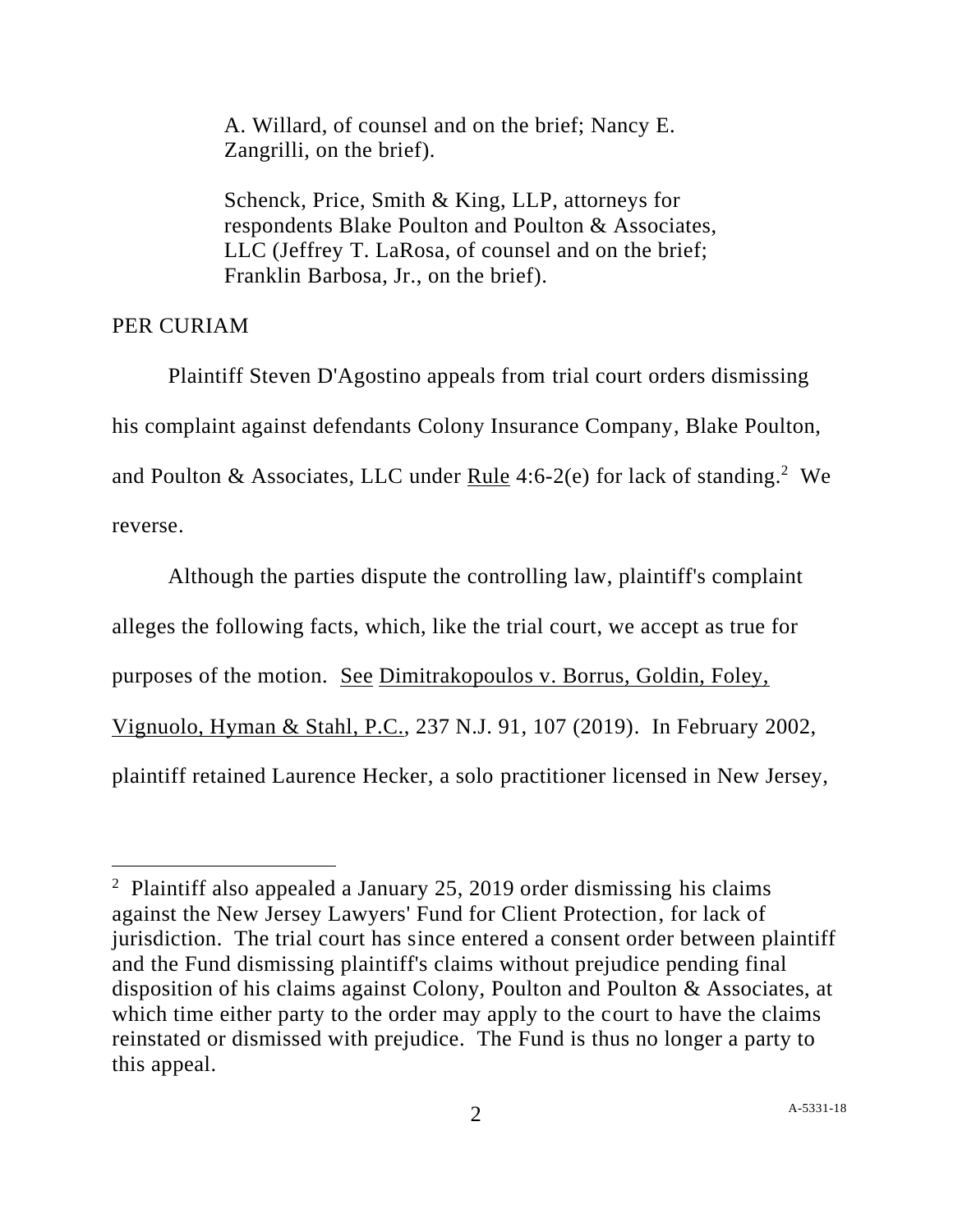to represent him in connection with an employment matter. Despite harboring some initial skepticism as to Hecker's ability to handle the case, plaintiff claims he decided to retain Hecker once the lawyer represented "he was 'a PC' with 'half a million dollars' worth of malpractice insurance."

Plaintiff's employment matter went against him and, in September 2006, proceeding pro se, he filed a legal malpractice action against Hecker. In 2009, a jury determined Hecker had been negligent in his representation of plaintiff and awarded plaintiff \$330,000 in damages, along with pre-judgment interest. Plaintiff maintains "[a]t no time during th[e] litigation, did Hecker ever mention that he had malpractice insurance."<sup>3</sup> Plaintiff claims Hecker repeatedly indicated there was no insurance coverage, even after being questioned about it at deposition, and reportedly told two different pretrial judges he had no insurance carrier.

Unbeknownst to plaintiff, defendant Colony Insurance Company issued a \$1,000,000 claims made professional liability policy to Hecker for a one year period beginning March 16, 2006 — six months before plaintiff filed suit. The retroactive date for that policy, however, was March 16, 2006, the first day of

<sup>&</sup>lt;sup>3</sup> Plaintiff claims he represented himself in the malpractice action after the attorney he had been working with learned from official sources that Hecker's malpractice coverage had lapsed in 1999.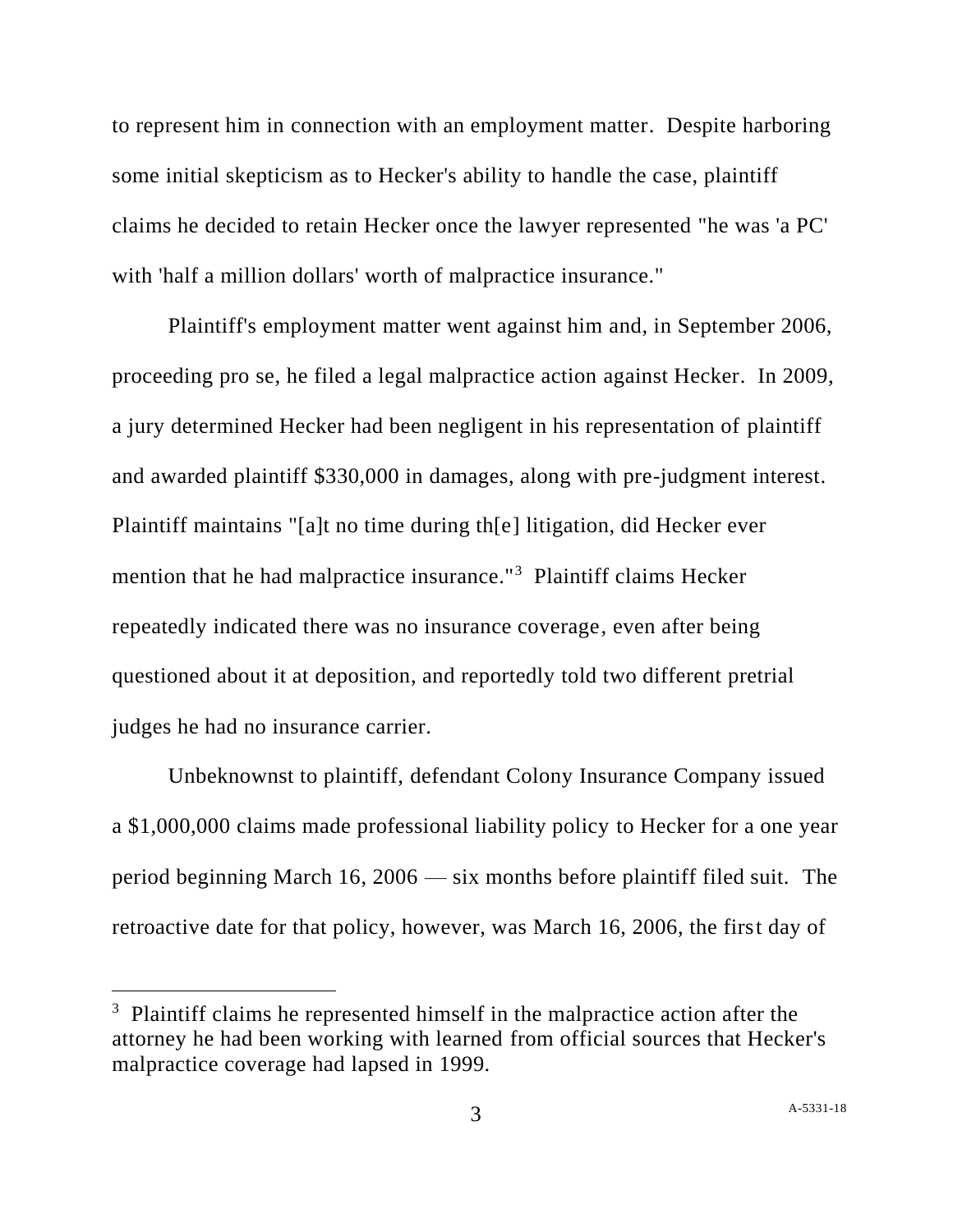the policy period. Hecker renewed coverage with Colony under the same terms for two additional one-year policy periods with the retroactive date remaining March 16, 2006. The premium for each policy period was \$17,500. The record includes a memo written by Hecker in December 2006, indicating he spoke with defendant Blake Poulton, president of the insurance brokerage Poulton & Associates, about the malpractice suit. Poulton agreed Hecker's insurance carrier should defend him and Hecker forwarded the complaint to the carrier. Colony later declined Hecker's request for defense and indemnification under the policy.

Plaintiff was unable to recover the \$330,000 judgment from Hecker. In 2011, plaintiff filed a claim with the Lawyers' Fund for Client Protection, based on Hecker's representation that he had malpractice insurance when plaintiff hired him for the employment action. The Fund denied plaintiff's claim. Two years later, in 2013, plaintiff went to Hecker's home with the hope of secretly recording him confessing to having told plaintiff he had malpractice insurance in 2002. Plaintiff claimed Hecker refused to acknowledge his prior representation because the Fund would then look to him for reimbursement "and he didn't want any more judgments against him." Plaintiff subsequently decided "it would be best to just . . . wait, and maybe someday, when Hecker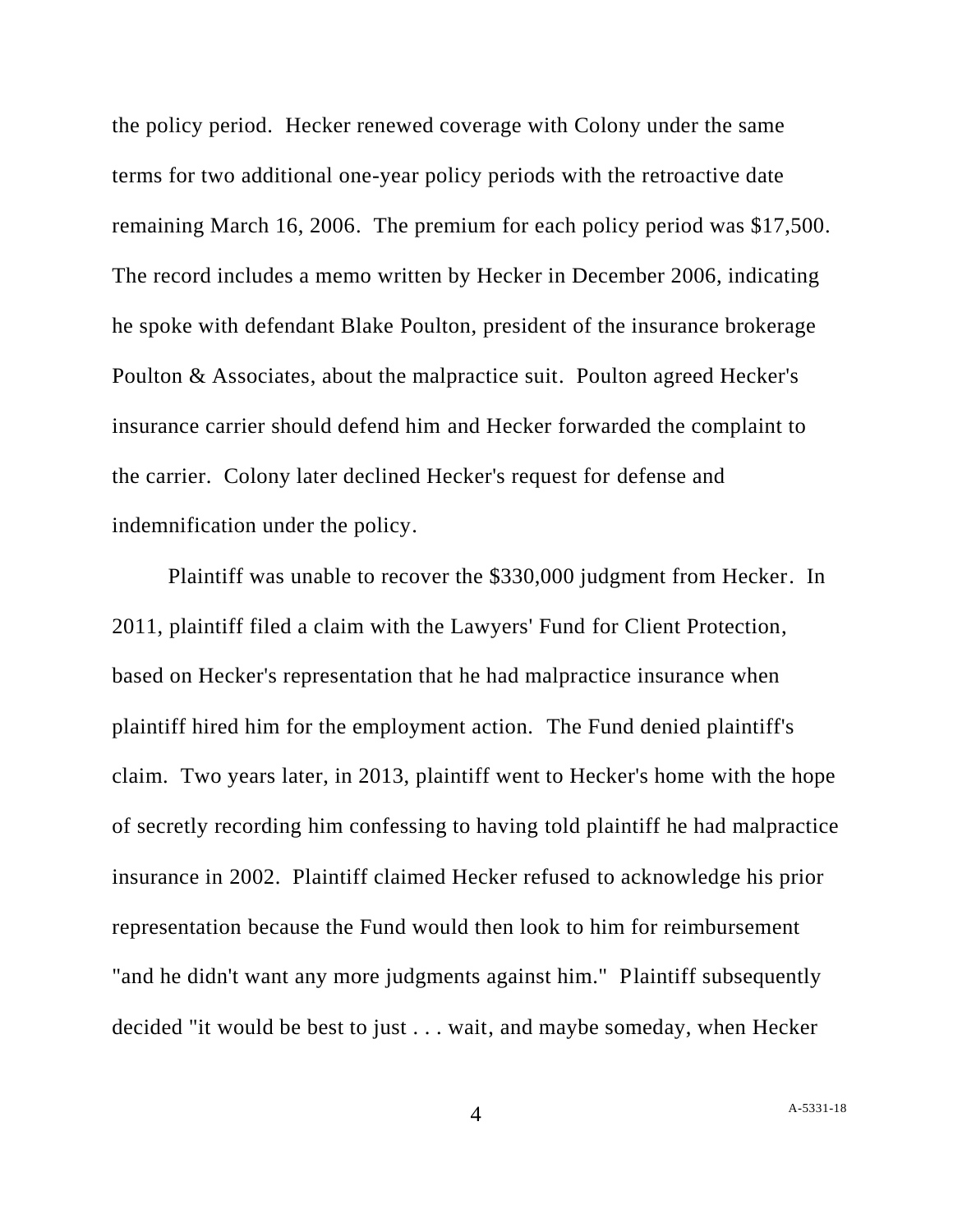was lying on his deathbed, his conscience would catch up with him, and then finally [he would] admit to [t]he Fund what he had told me."

Hecker died in May 2017, and, over the course of the next year, plaintiff obtained access to several boxes of Hecker's personal and business records. After reviewing the records, plaintiff claims he learned Hecker had malpractice insurance in place during the pendency of the malpractice suit. Plaintiff subsequently called Poulton, which informed him that Colony had denied Hecker's claim for coverage "because the retroactive date of Hecker's policy did not go back far enough to cover" the conduct underlying the malpractice suit. Colony refused to provide any information and claimed it only kept records for ten years.

In September 2019, plaintiff filed a complaint against defendants in the Law Division, again representing himself. In addition to his claims against the Lawyers' Fund, which are not part of this appeal, plaintiff alleged Colony and Poulton had wrongfully denied Hecker's request for coverage or denied the request in bad faith.

Colony and Poulton moved to dismiss for failure to state a claim, arguing plaintiff lacked standing as a third-party beneficiary and any derivative claims were time-barred. Poulton also argued plaintiff had not

5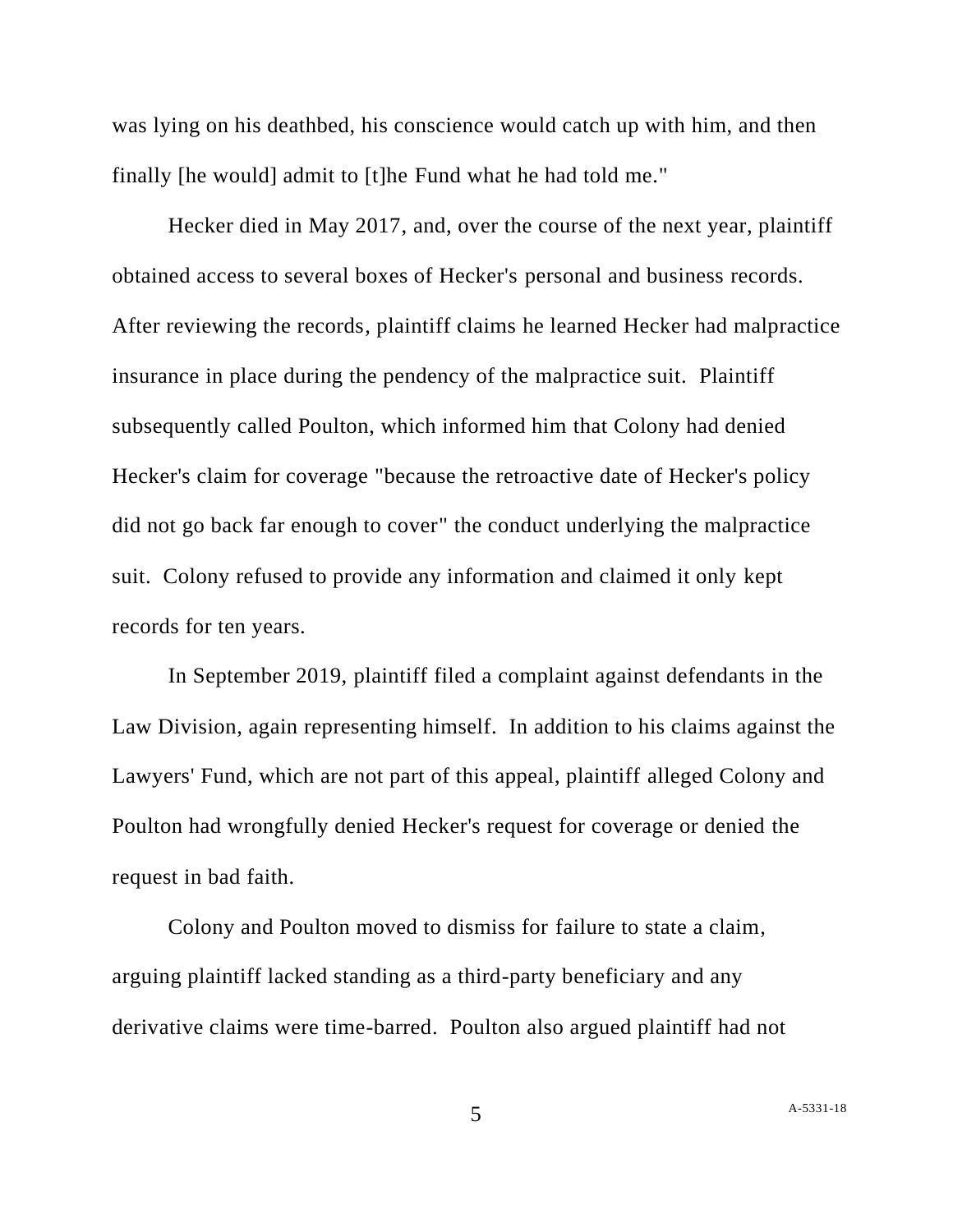stated a viable claim against the company because, as an independent insurance broker, it was not liable for an insurance carrier's coverage decision.

Plaintiff opposed the motions, claiming he had standing as an intended third-party beneficiary; the policy was defective because "it afforded zero retroactive coverage on a claims-made policy"; Poulton was responsible, at least in part, for procuring deficient coverage; and the complaint was timely filed as he only recently learned Hecker had malpractice insurance. The court heard argument and reserved decision. A week or so later, it reconvened the parties and placed a comprehensive decision on the record.

After analyzing the relevant case law, the trial court determined plaintiff lacked standing because he was not an intended third-party beneficiary of the insurance contract between Colony and Hecker, nor an assignee of Hecker's rights in the policy. The court found plaintiff's status was more akin to a judgment creditor. Although sympathetic to plaintiff's situation as the victim of proven legal malpractice, the court found plaintiff's claim was "essentially a bad faith claim against the insurance carrier and the broker," which is not cognizable by "an individual or entity that is not the insured or an assignee of the insured's contract rights" under Ross v. Lowitz, 222 N.J. 494, 513-15 (2015) (holding injured plaintiffs may not assert a direct bad-faith claim

6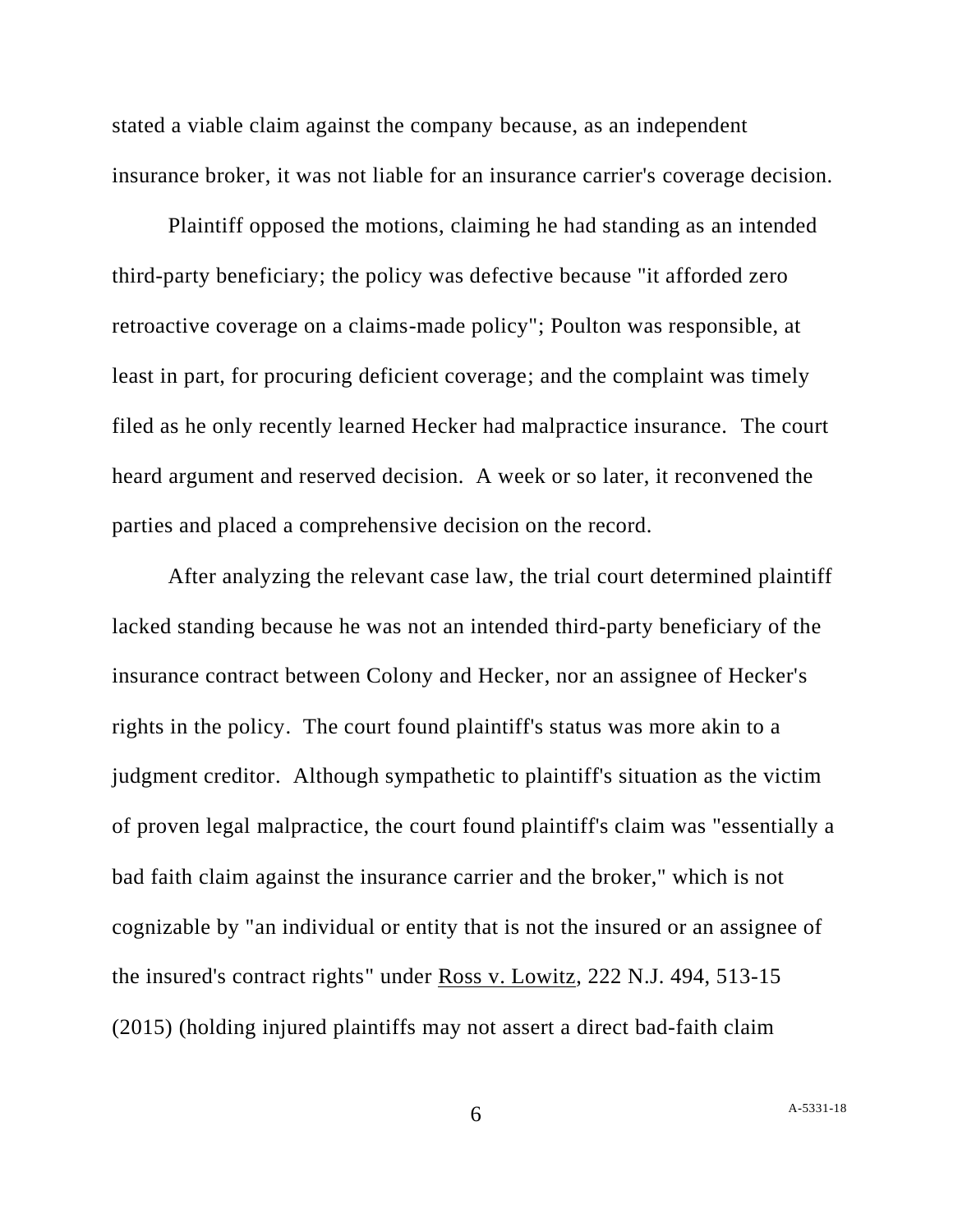against a tortfeasor's insurer absent an assignment of the tortfeasor's contract rights under the insurance policy or evidence the tortfeasor and its insurer intended to make the plaintiffs third-party beneficiaries of the policy).

The trial court acknowledged the Supreme Court's holding in Sparks v. St. Paul Ins. Co. that "a 'claims made' policy that affords no retroactive coverage whatsoever during its initial year of issuance," like the insurance contract here, is violative of public policy except where the carrier can prove "factual circumstances that would render such limited retroactive coverage both reasonable and expected." 100 N.J. 325, 340 (1985). It found, however, that it was without authority to consider the merits of the claim because plaintiff lacked standing to assert it. Accordingly, the court refused to issue an "advisory opinion on whether or not this policy is void, or whether . . . the discovery rule should be invoked."

On reconsideration, plaintiff re-argued his standing as an intended thirdparty beneficiary and asserted Colony had conceded his standing as a judgment creditor. Colony countered that even if plaintiff had derivative rights as a judgment creditor, the statute of limitations had long since expired on any claim Hecker had to challenge Colony's decision to disclaim coverage under the policy. The trial court reminded the parties it "did not rule on the statute of

7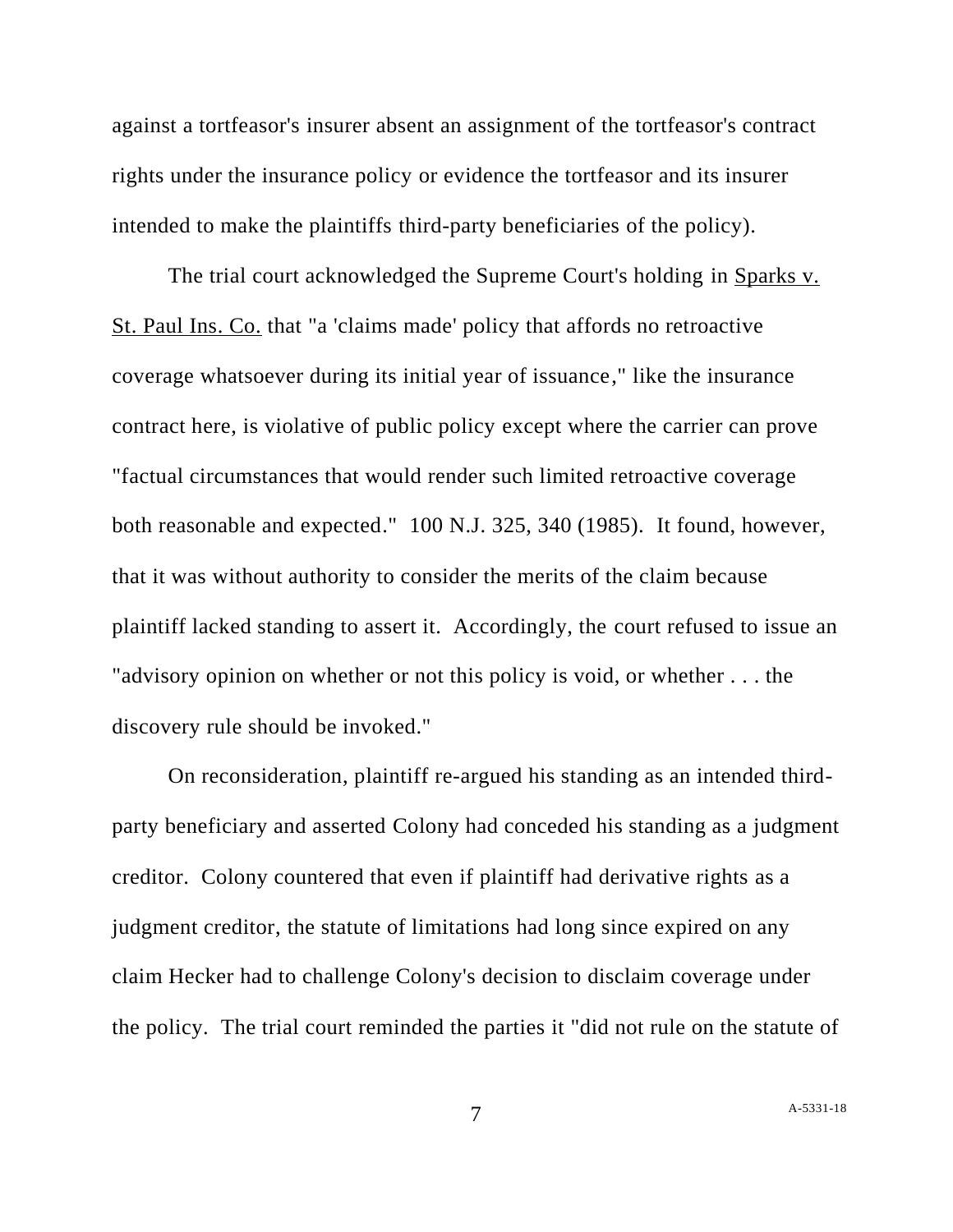limitations issue," and thus the issue was not before the court on the motion for reconsideration. It also rejected plaintiff's claim that Sparks imposed a burden on Colony to establish Hecker's policy was not void as against public policy, reasoning that would be so only "if someone comes into court with standing to make them meet the burden" because "[s]standing is . . . a threshold question."

Plaintiff appeals, arguing he has standing to bring suit under N.J.S.A. 17:28-2, the direct action statute, and as an intended third-party beneficiary on the insurance contract. He also requests we enter judgment in his favor for the \$1,000,000 policy limits as "the record should be more than sufficient." Both defendants counter that plaintiff is not an intended third-party beneficiary of the policy, and even if plaintiff has standing to sue as a judgment creditor, the complaint was properly dismissed because the statute of limitations on plaintiff's claim expired in 2012. They also contend plaintiff's request for judgment from this court is improper and should be denied. Colony adds that "[a]ssuming . . . plaintiff can satisfy the condition precedent of a return of unsatisfied execution of judgment" against Hecker, plaintiff "would have the ability to seek the policy proceeds to satisfy the malpractice action judgment" under N.J.S.A. 17:28-2, "only if coverage is available, only if plaintiff does so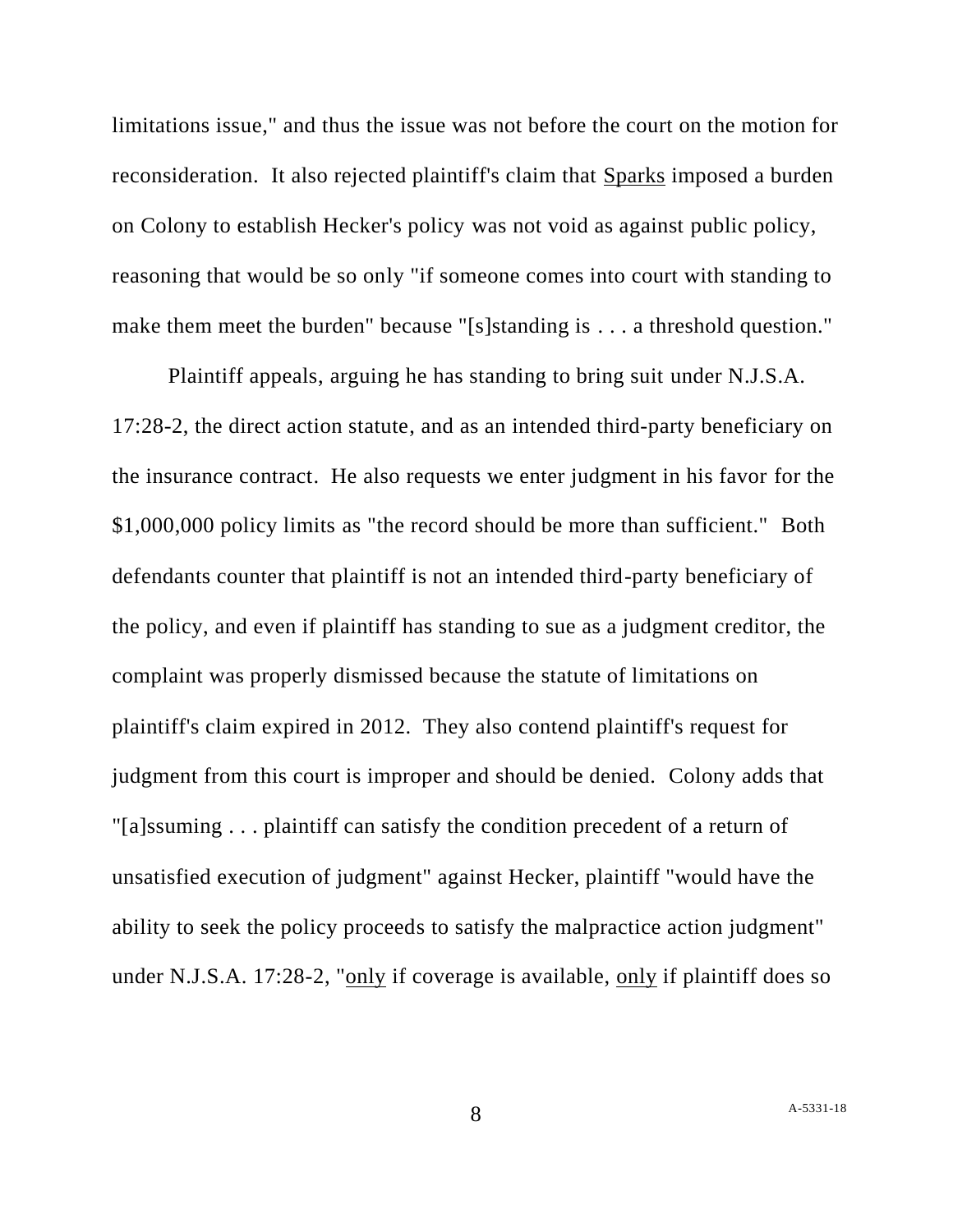within the statutory limitations period, and only for the amount of the judgment."

We review the grant of a motion to dismiss a complaint pursuant to Rule 4:6-2(e) de novo, using the same standard that governs the trial court. Smerling v. Harrah's Entm't, Inc., 389 N.J. Super. 181, 186 (App. Div. 2006). Accordingly, we assume the allegations of the complaint are true and afford plaintiff all reasonable inferences, viewing the pleading generously "to determine whether a cause of action can be gleaned even from an obscure statement." Seidenberg v. Summit Bank, 348 N.J. Super. 243, 250 (App. Div. 2002) (citing Printing Mart-Morristown v. Sharp Elec. Corp., 116 N.J. 739, 746 (1989)).

Defendants are correct that as a general rule "an individual or entity that is a stranger to an insurance policy has no right to recover the policy proceeds." Crystal Point Condo. Ass'n, Inc. v. Kinsale Ins. Co., 466 N.J. Super. 471, 479 (App. Div.) (quoting Ross, 222 N.J. at 512), certif. granted, 248 N.J. 10 (2021). But the general rule does not apply here. N.J.S.A. 17:28- 2,<sup>4</sup> provides an injured person may maintain an action against an insurer when

<sup>&</sup>lt;sup>4</sup> The statute states in relevant part,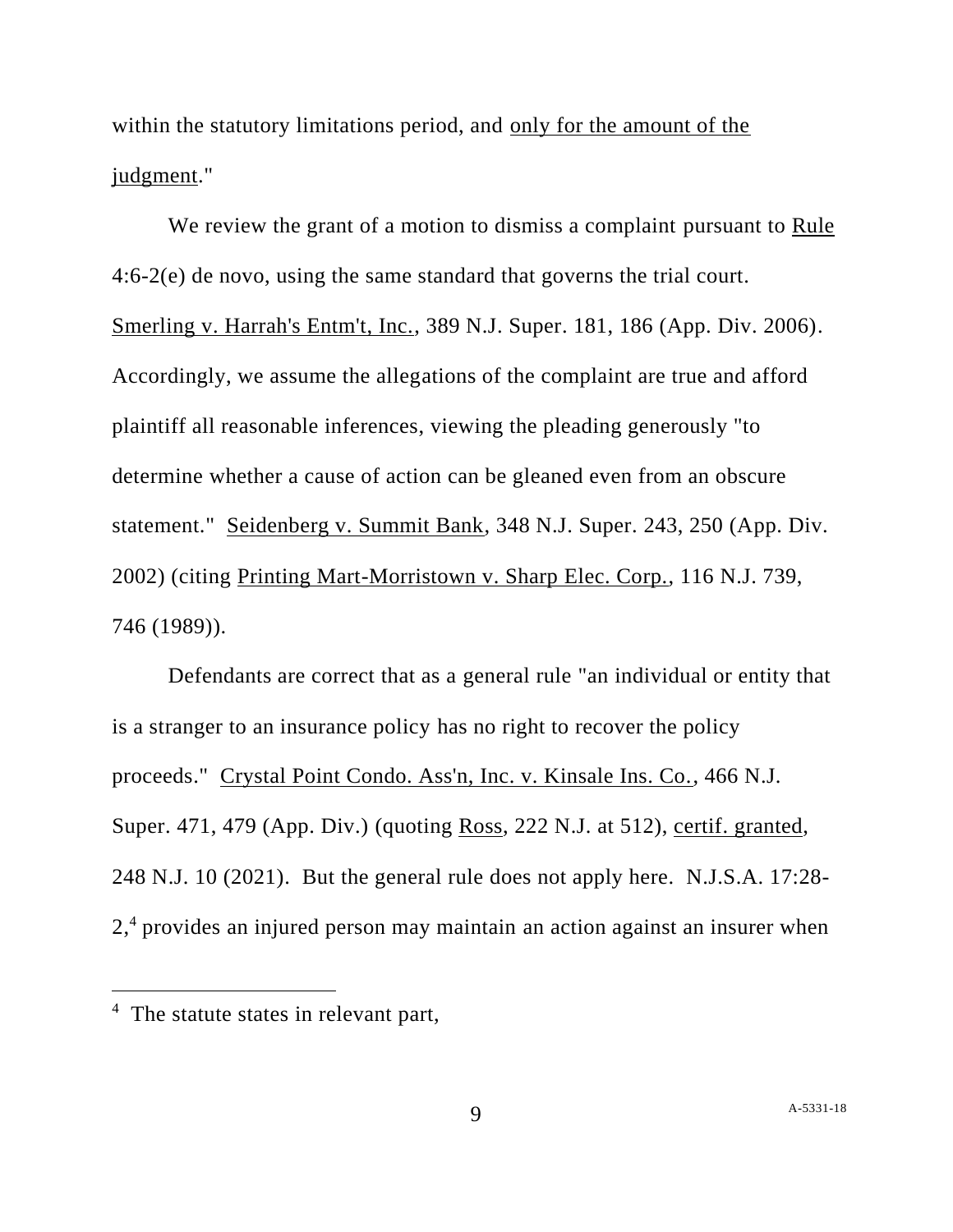his judgment against the insured tortfeasor remains unsatisfied due to insolvency, which plaintiff's complaint alleges here. See Dransfield v. Citizens Cas. Co. of N.Y., 5 N.J. 190, 194 (1950). The trial court was correct plaintiff is not an intended third-party beneficiary "in the traditional sense," Crystal Point, 466 N.J. Super. at 483. Nor is he an assignee of Hecker's contract rights entitling him to sue on the policy. See Murray v. Allstate Ins.

> No policy of insurance against loss or damage resulting from accident to or injury suffered by an employee or other person and for which the person insured is liable, or against loss or damage to property caused by animals or by any vehicle drawn, propelled or operated by any motive power, and for which loss or damage the person insured is liable, shall be issued or delivered in this state by any insurer authorized to do business in this state, unless there is contained within the policy a provision that the insolvency or bankruptcy of the person insured shall not release the insurance carrier from the payment of damages for injury sustained or loss occasioned during the life of the policy, and stating that in case execution against the insured is returned unsatisfied in an action brought by the injured person, or his personal representative in case death results from the accident, because of the insolvency or bankruptcy, then an action may be maintained by the injured person, or his personal representative, against the corporation under the terms of the policy for the amount of the judgment in the action not exceeding the amount of the policy.

[N.J.S.A. 17:28-2.]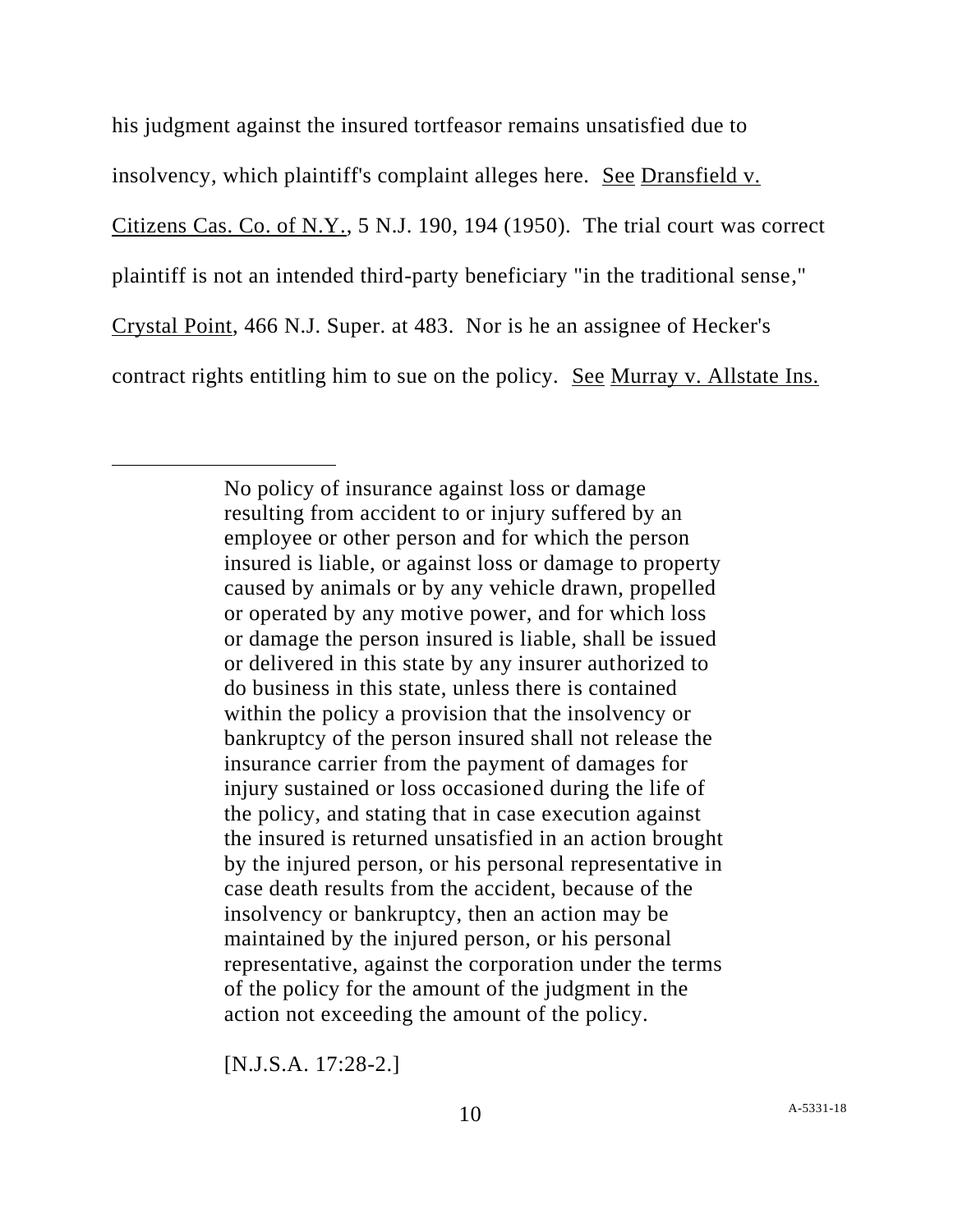Co., 209 N.J. Super. 163, 165 (App. Div. 1986). But he has plainly stated a claim as "a third-party beneficiary by virtue of the [direct action] statute" with standing to sue Colony on the policy.<sup>5</sup> See Crystal Point, 466 N.J. Super. at 483. See also Northfield Ins. Co. v. Mt. Hawley Ins. Co., 454 N.J. Super. 135, 148-150; 148 n.7 (App. Div. 2018) (discussing the likely roots of N.J.S.A. 17:28-2 in early insurance cases requiring an insured to discharge its liability to the victim before the insured could recover on its policy from the carrier).

Accordingly, the judgment dismissing plaintiff's complaint for lack of standing against Colony must be reversed. While Colony has raised potential defenses it may have to plaintiff's claim, assuming plaintiff can establish Hecker's insolvency — asserting plaintiff can look to the limit of the policy proceeds to satisfy his judgment under N.J.S.A. 17:28-2, "only if coverage is available, [and] only if plaintiff does so within the statutory limitations period" — the viability of those defenses will have to await discovery.

Specifically, we are not prepared, at this juncture, to rule on Colony's assertion that plaintiff's claim is time-barred, although we acknowledge that may prove ultimately to be the case. It is not even clear to us on this record

<sup>&</sup>lt;sup>5</sup> We note the parties did not bring the direct action statute to the attention of the trial court, and our decision in Crystal Point was issued more than eighteen months after the motion for reconsideration was decided in this case.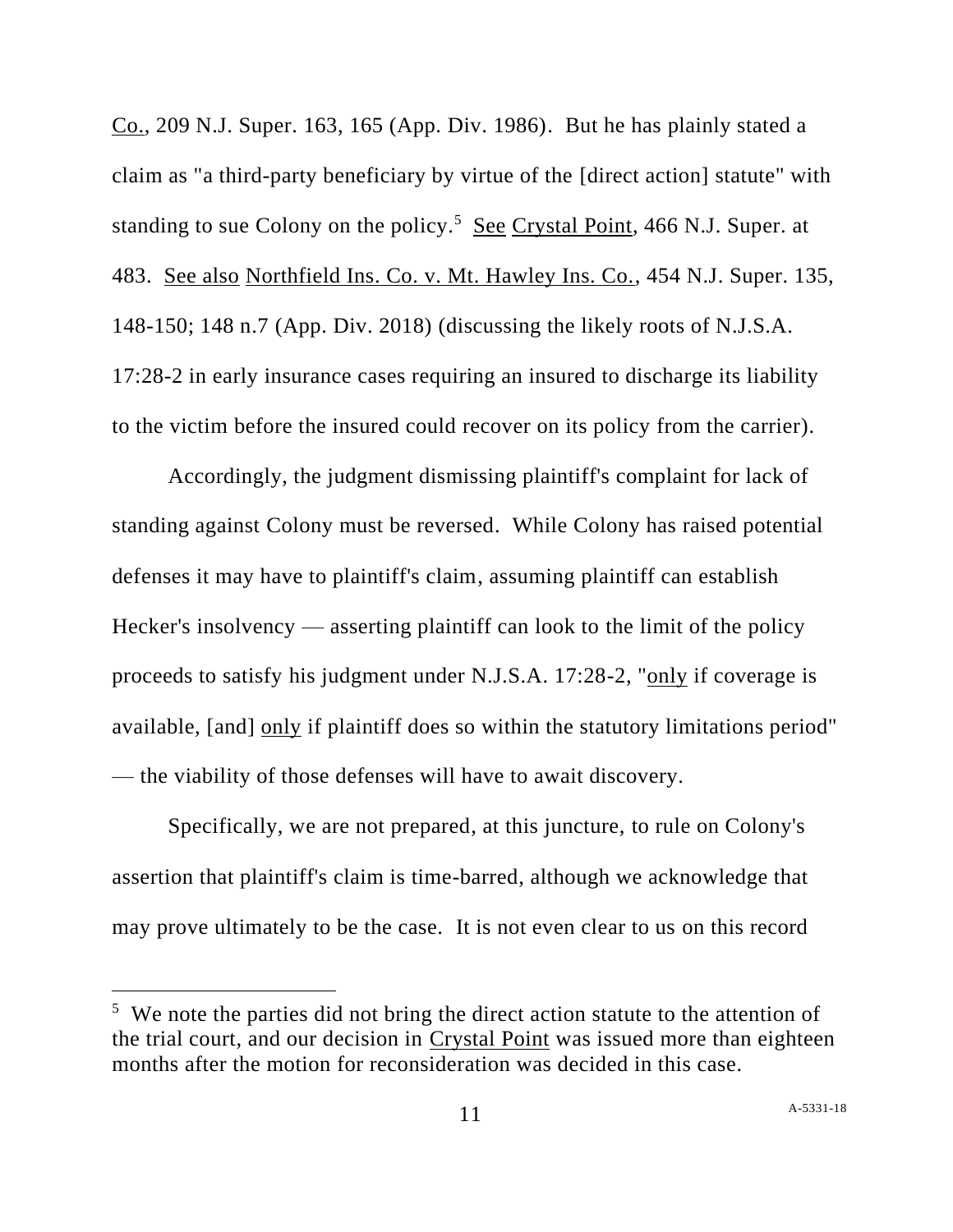when plaintiff's claim accrued under N.J.S.A. 17:28-2, although we doubt it is when Colony disclaimed coverage in 2006 as Colony asserts. Our Supreme Court has noted that "[w]hile the injured person has no greater right under the policy than has the assured, he has 'a cause of action the moment he is injured' which ripens into a right of action when he recovers a judgment against the assured whose insolvency is proved by the return of an execution unsatisfied. " Dransfield, 5 N.J. at 194 (quoting Century Indemnity Co. v. Norbut, 117 N.J. Eq. 584, 587 (Ch. 1935); aff'd, 120 N.J. Eq. 337 (E. & A. 1936)).

We are also not prepared to say plaintiff cannot pursue a claim that Colony's policy to Hecker was void as against public policy and should be reformed as in Sparks to provide coverage here. See Sparks, 100 N.J. at 341 (imputing a right of prospective notification in the insured's claims made policy to provide coverage "commensurate with the reasonable expectations of the insured as to 'occurrence' policy coverage"). We held in Crystal Point that a plaintiff suing an insurance company directly under N.J.S.A. 17:28-2 could not be forced to arbitrate its claim, notwithstanding the policy term requiring arbitration, 466 N.J. Super. at 483-85, and we noted in Northfield that we saw "nothing in Ross that would suggest that the basic policy provision that allows a party who has obtained a judgment against the insured to sue the insurer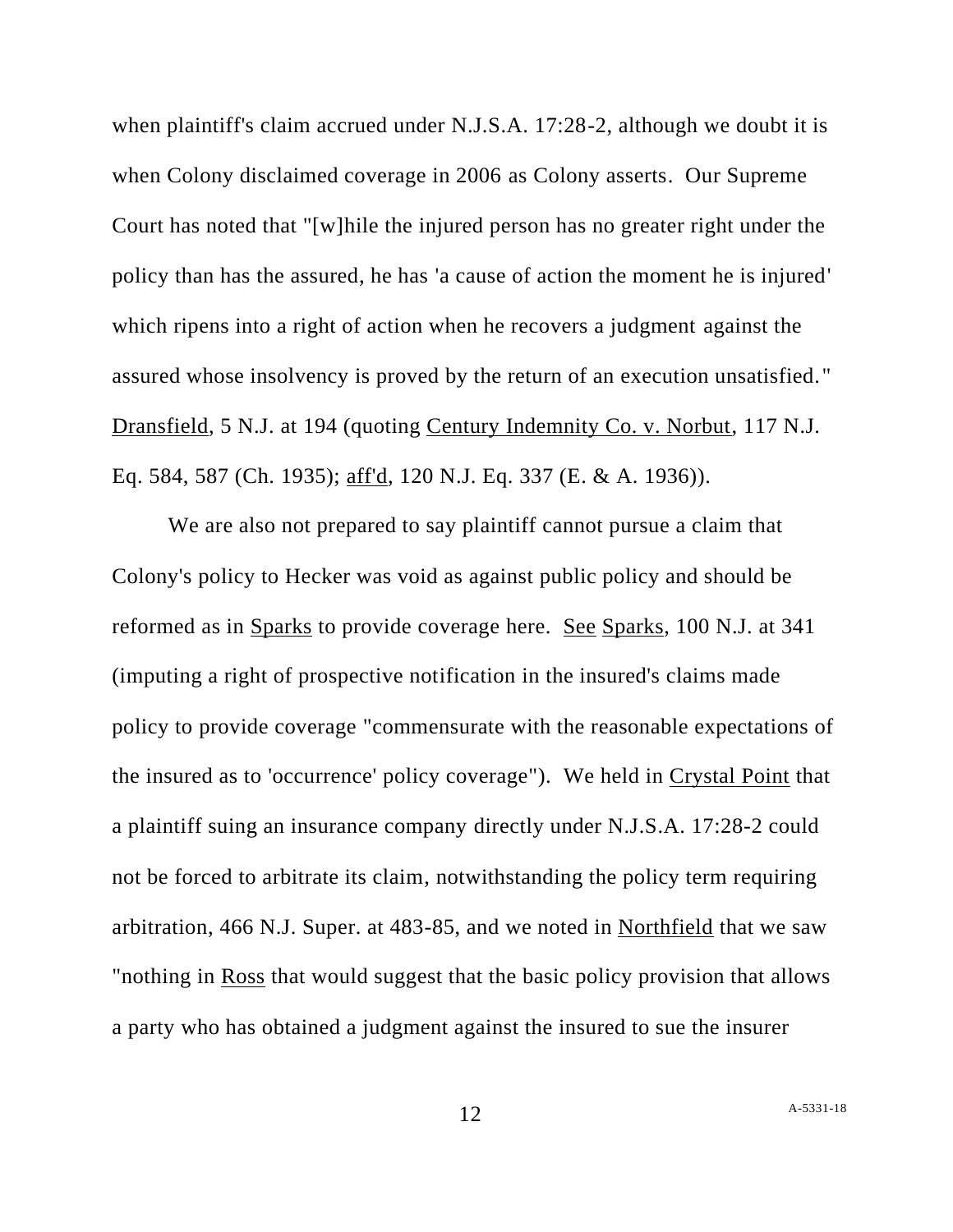for relief does not also confer third-party beneficiary status on that party to the extent necessary to pursue complete relief." 454 N.J. Super. at 149-50. This record provides us no opportunity to "measure the full extent of this statutory third-party beneficiary status," Crystal Point, 466 N.J. Super. at 483, and we do not intend to "get out over our skis on this question," Northfield, 454 N.J. Super. at 150. We hold only that plaintiff's claim for reformation of the policy cannot be foreclosed at this point and return the case to the trial court for development of a record.

As to plaintiff's request that we enter judgment in his favor for the "full \$1M policy limit," defendants are correct the request is wholly unwarranted and must be denied. We obviously do not find Colony "wrongfully denied" Hecker's insurance claim, "and that it had done so in bad faith," and plaintiff has asserted no basis for entitlement to the \$1,000,000 policy limit on a judgment of well less than half that amount. Plaintiff has only stated a claim against Colony under N.J.S.A. 17:28-2, he has come nowhere near proving one. See Velantzas v. Colgate-Palmolive Co., Inc., 109 N.J. 189, 193-94 (1988) (remanding to permit the plaintiff an opportunity to establish a claim suggested by the pleadings).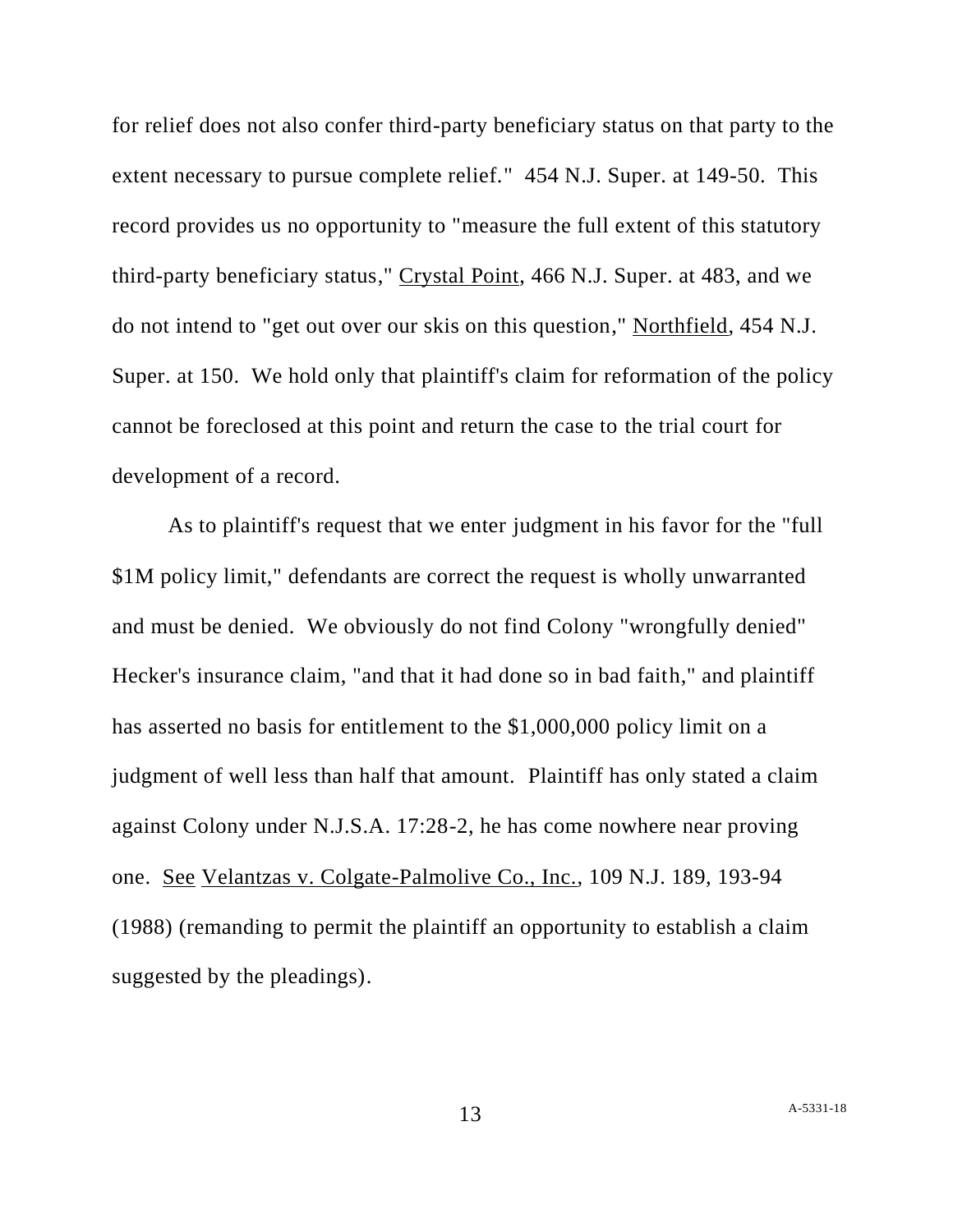Finally, we likewise find plaintiff has stated a claim against Poulton and Poulton & Associates for the broker's negligent failure to procure the appropriate professional liability coverage. See Carter Lincoln-Mercury, Inc., Leasing Div. v. EMAR Grp., Inc., 135 N.J. 182, 190 (1994) (noting "[o]ur cases clearly recognize that an insurance broker may owe a duty of care not only to the insured who pays the premium and with whom the broker contracts but to other parties found within the zone of harm emanating from the broker's actions as well").

In its brief to this court, Poulton failed to address the long line of authority in this State beginning with Rider v. Lynch, 42 N.J. 465 (1964), recognizing the duty of care insurance brokers owe foreseeable third parties injured by the broker's negligence in failing to secure appropriate insurance coverage. Instead, they argued plaintiff is not an intended third-party beneficiary under the Colony policy and "even if plaintiff wants to assert that Hecker was not given the coverage he asked for or expected, plaintiff will never be able to prove that point given Hecker's death and the dissipation of relevant evidence." Although it is certainly possible plaintiff will not be able to prove Poulton failed to secure the coverage Hecker "asked for or expected,"